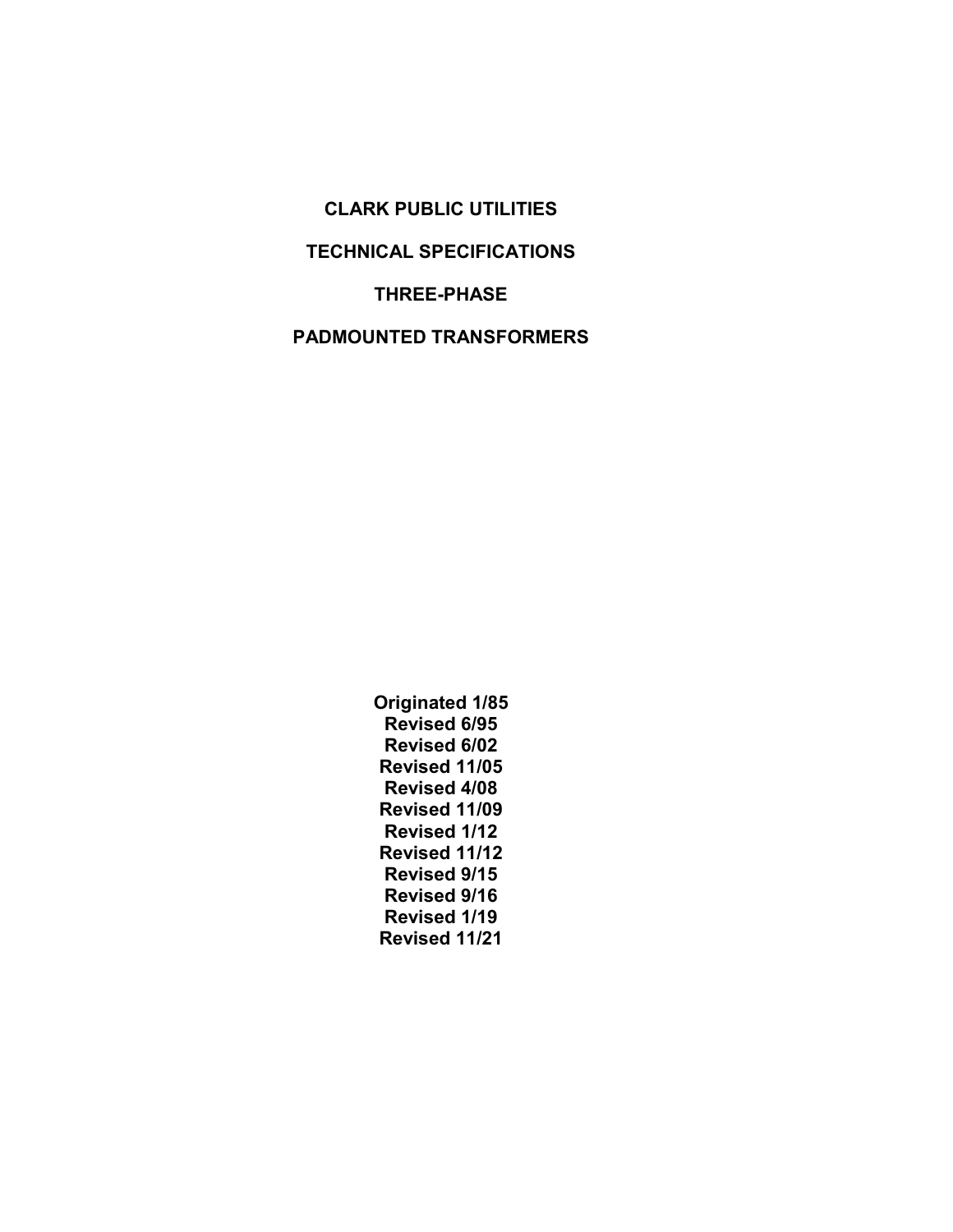## **SPECIFICATIONS** PADMOUNTED THREE-PHASE DISTRIBUTION TRANSFORMERS 12470 GRD Y/7200 VOLTS

#### 1.0 Scope

- 1.1 This specification covers the requirements for new, three-phase, 60 HZ, self-cooled, liquid-immersed, padmounted, compartmental-type, distribution transformers rated 2500 kVA and smaller, suitable for use on a 12.47kV Grd Y/7.2kV distribution system. Transformers shall be loop feed type.
- 1.1 Transformers supplied under this specification shall conform to the requirements of the editions listed below, amendments, and supplements of the applicable parts of the following standards, characteristics, definitions, terminology except as otherwise specified herein:

 IEEE C57.12.00-2015 IEEE C57.12.28-2014 IEEE C57.12.34-2015 IEEE C57.12.35-2013 IEEE C57.12.70-2000 IEEE C57.12.80-2010 IEEE C57.12.90-2015/Cor 1-2017 IEEE C57.147-2018 IEEE 386-2016 ANSI Z535 (latest edition) NEMA 260-1996 NEMA TR-1-2013

#### 2.0 Ratings

- 2.1 Voltage ratings shall be in accordance with IEEE C57.12.34.
- 2.2 The kVA ratings shall be as follows:

| 75  | 1000 |
|-----|------|
| 150 | 1500 |
| 300 | 2000 |
| 500 | 2500 |
| 750 |      |

2.3 All transformers shall have four 2½% below nominal high-voltage winding taps.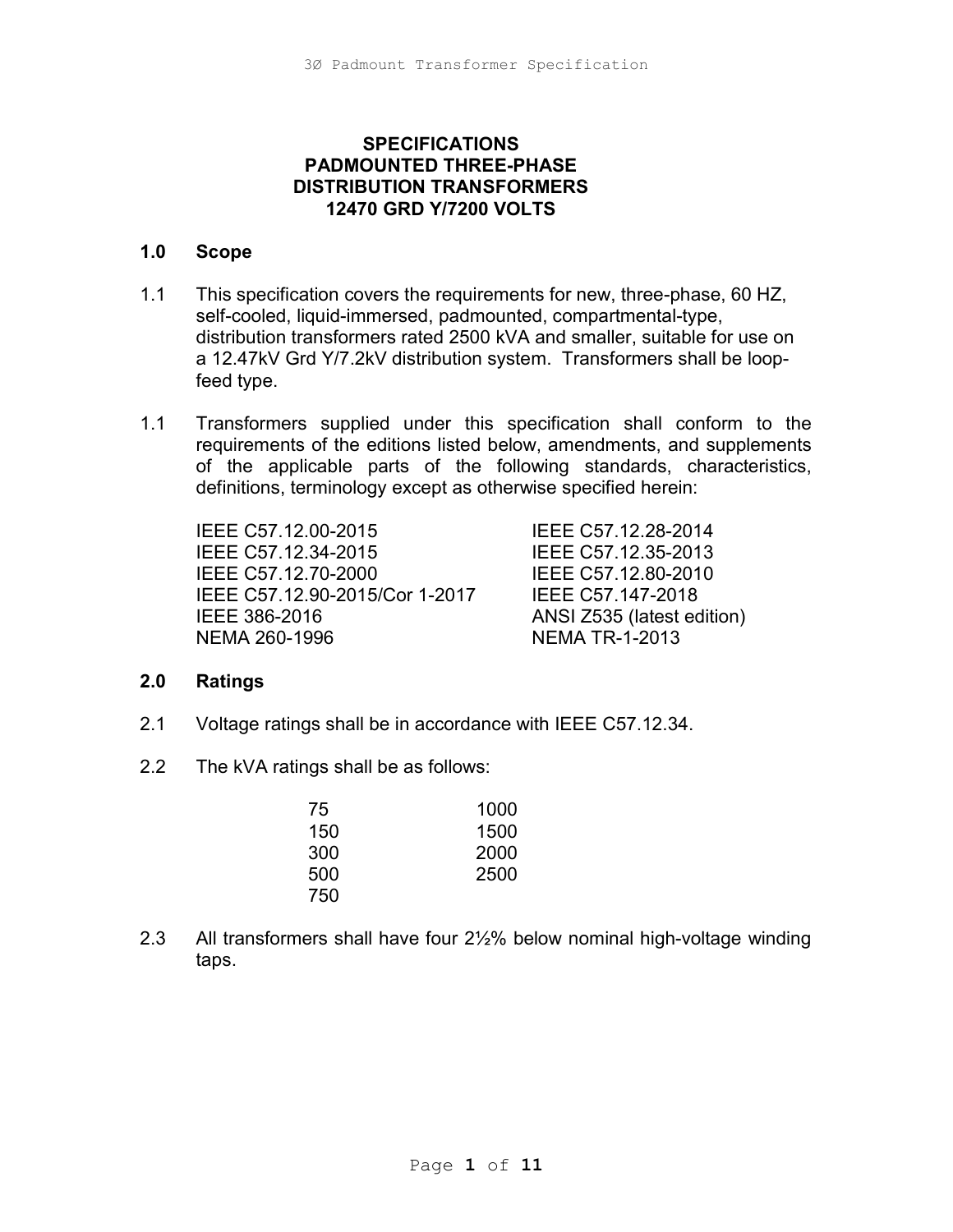#### 3.0 Bushings and Terminals

- 3.1 The electrical characteristics of the completely assembled high-voltage connectors and the low-voltage termination shall be as given in Tables 4 and 5 of IEEE C57.12.34. The phase-to-ground kV is 8.3. The BIL is 95. The 60 HZ, dry-one-minute withstand is 34kV. Bushing insert adapters are a part of these requirements.
- 3.2 The number, location, and arrangement of the high-voltage and lowvoltage bushings and terminals shall be as shown in IEEE C57.12.34 for loop-feed transformers with dimensions matching Figures 8(a), 12 and 16.
- 3.3 High-voltage bushing wells and loadbreak inserts shall be provided for connection to the distribution system through separable insulated highvoltage connectors.
- 3.4 Terminal dimensions shall be as shown in IEEE C57.12.34 Figures 19 and 20 except that transformers rated 750 kVA to 2500 kVA shall have an 8 hole spade.
- 3.5 The low-voltage neutral shall be a fully-insulated bushing. A ground pad shall be provided on the outer surface of the tank. A removable ground strap sized for the rating of the transformer shall be provided and connected between the neutral bushing and the ground pad.
- 3.6 For wye-wye connected units, the high-voltage neutral shall be connected to the low-voltage neutral internally with provision for opening this connection internally for testing.

#### 4.0 Construction

- 4.1 The transformer core shall be grain-oriented silicon steel. Amorphous cores will not be accepted.
- 4.2 The padmounted compartmental-type transformers shall consist of the transformer tank with high- and low-voltage cable terminating compartment. The transformer tank and compartment shall be assembled as an integral unit for mounting on a pad. There shall be means for padlocking the compartment door(s).
- 4.3 A compartment containing the high- and low-voltage compartments shall be as shown in Figure 12 of IEEE C57.12.34.
- 4.4 All compartment and transformer surfaces in contact with the pad shall be designed or treated to minimize corrosion.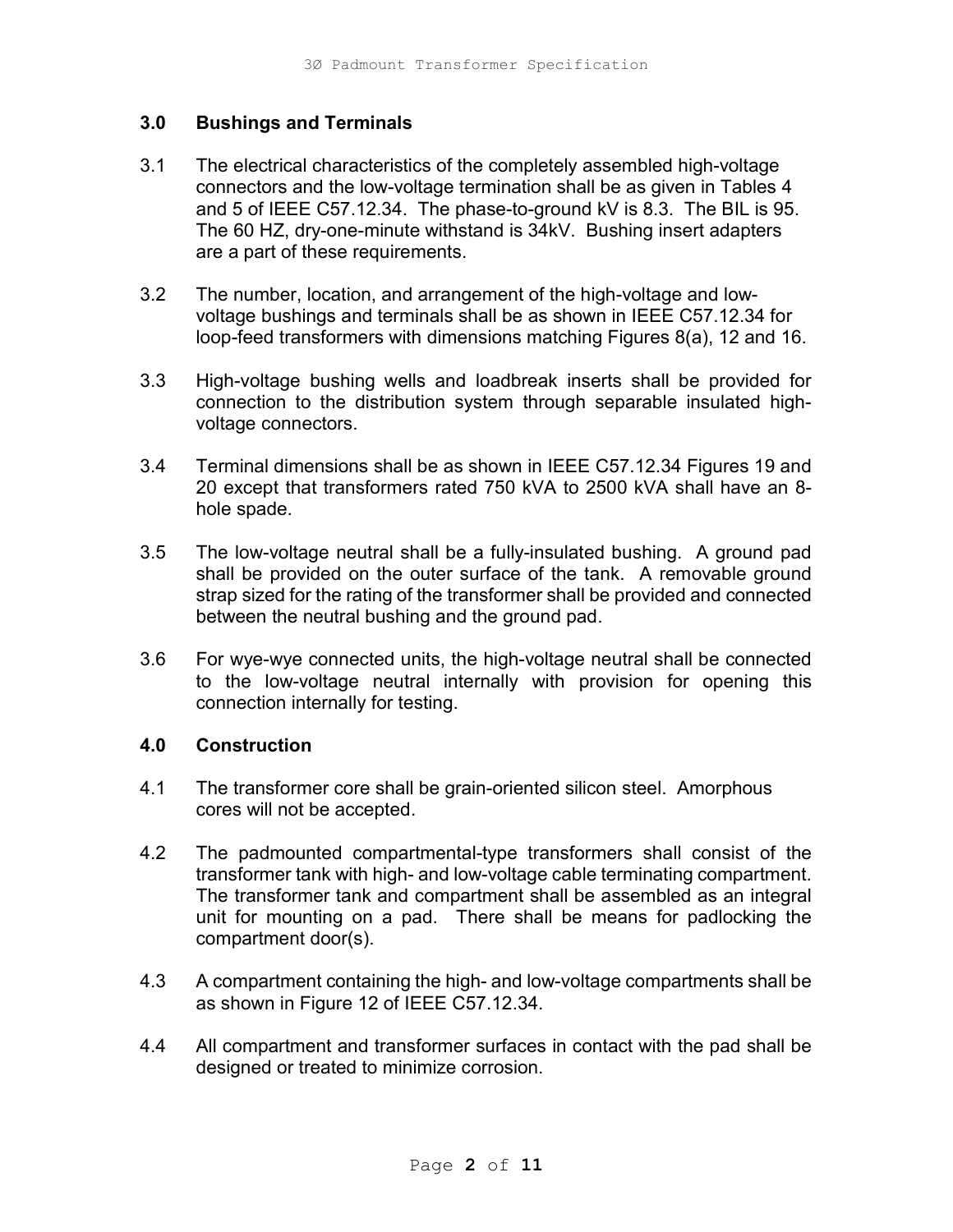- 4.5 Stainless steel hinges and pins shall be provided.
- 4.6 Transformer oil shall be non-PCB containing less than 1 ppm of PCB. Transformer nameplates to be stamped as follows:

#### NON-PCB/less than 1 ppm PCB when manufactured

Mineral oil or natural ester fluids which meet the requirements of IEEE C57.147, "IEEE Guide for Acceptance and Maintenance of Natural Ester Fluids in Transformers" are acceptable. All transformers may be retro-filled with mineral oil so they shall be designed for mineral oil even if they are supplied with a natural ester fluid.

- 4.7 High-Voltage and Low-Voltage Compartments
	- 4.7.1 The doors of the compartment shall be of sufficient size to provide adequate operating and working space when removed or open. The doors shall either be equipped for latching in the open position or designed for manual removal. Hinged doors shall be removable in the open position.
	- 4.7.2 The primary and secondary compartments shall be separated by a steel divider.
	- 4.7.3 All threaded grounding nuts and grounding pads shall have the threads protected prior to painting.
	- 4.7.4 All units shall be constructed on a four- or five-legged core.
	- 4.7.5 kVA rating shall be yellow on a black background, 3 inches high, on the primary door near right-hand edge next to the handle.
- 4.8 Primary Compartment
	- 4.8.1 All units shall have externally-bolted, universal bushing wells with removable studs. Loadbreak bushing inserts shall be provided and installed.
	- 4.8.2 All units shall be equipped with an external no-load tap changer in the primary compartment.
	- 4.8.3 A sampler/drain valve (500 kVA and larger) or sampler/thief valve (300 kVA and smaller) shall be provided in the primary compartment.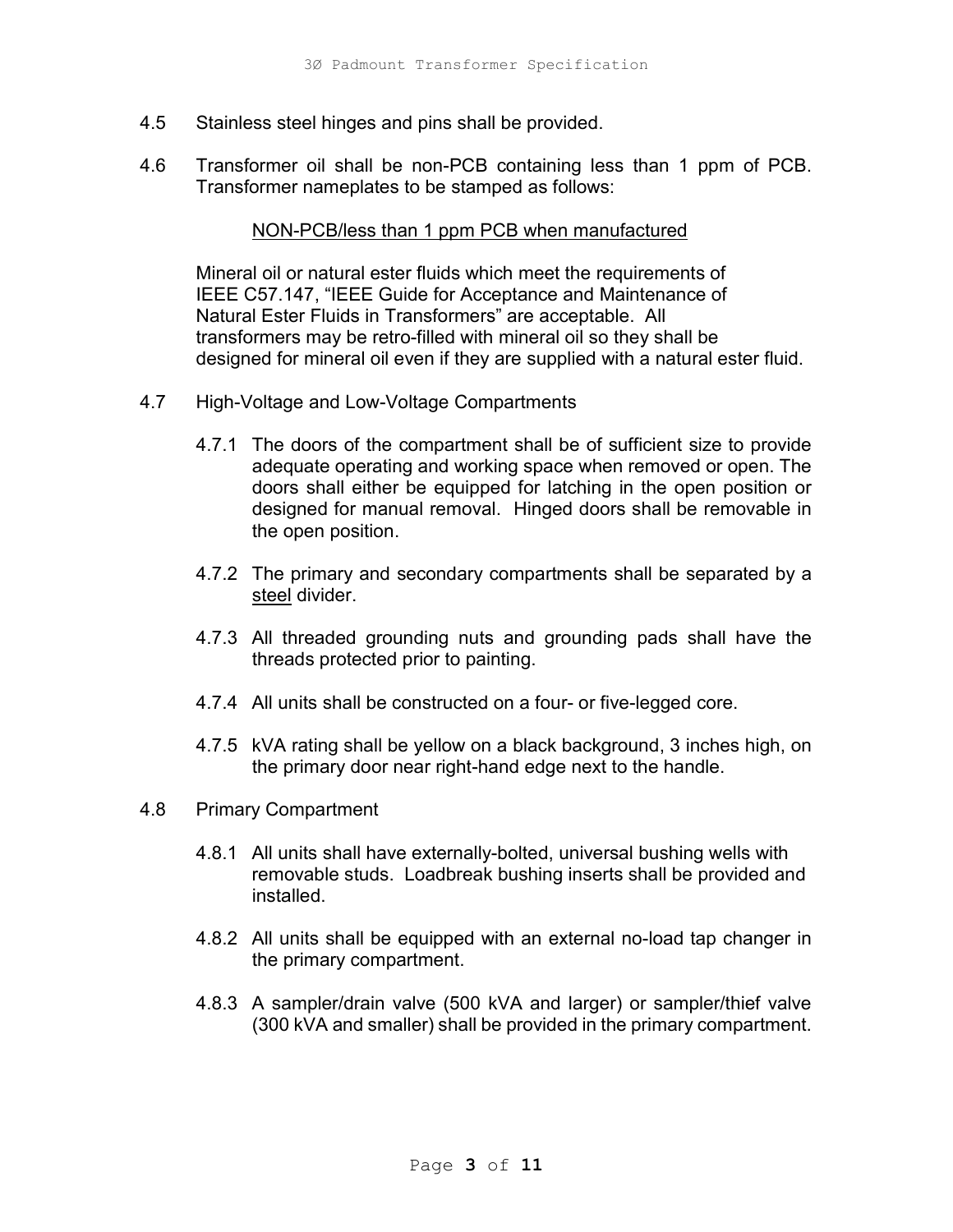- 4.8.4 All units shall have provisions for storing three spare replacement fuse links in a moisture proof container and three replacement links of the proper size shall be included.
- 4.9 Secondary Compartment
	- 4.9.1 Low-voltage bushings on units 500 kVA and below shall have a minimum 750 inch-pounds of mechanical strength without causing oil leakage. Units 750 kVA and larger shall have a minimum 1200 inch-pounds of mechanical strength without causing oil leakage.
	- 4.9.2 Bushings shall be replaceable without welding.
	- 4.9.3 Bushing supports are required on all units 500 kVA and larger. The supports must not interfere with the access to all eight holes in the spade.
	- 4.9.4 The compartment shall contain the following features:
		- 1. Pressure-vacuum gauge provision
		- 2. One-inch upper filter press connection
		- 3. Oil level plug
		- 4. Provision for top oil temperature gauge on 500 kVA and smaller.
		- 5. Top oil temperature gauge on 750 kVA and larger.
	- 4.9.5 There shall be a minimum of (7) seven inches of space between the end of the low-voltage bushing spade and the door.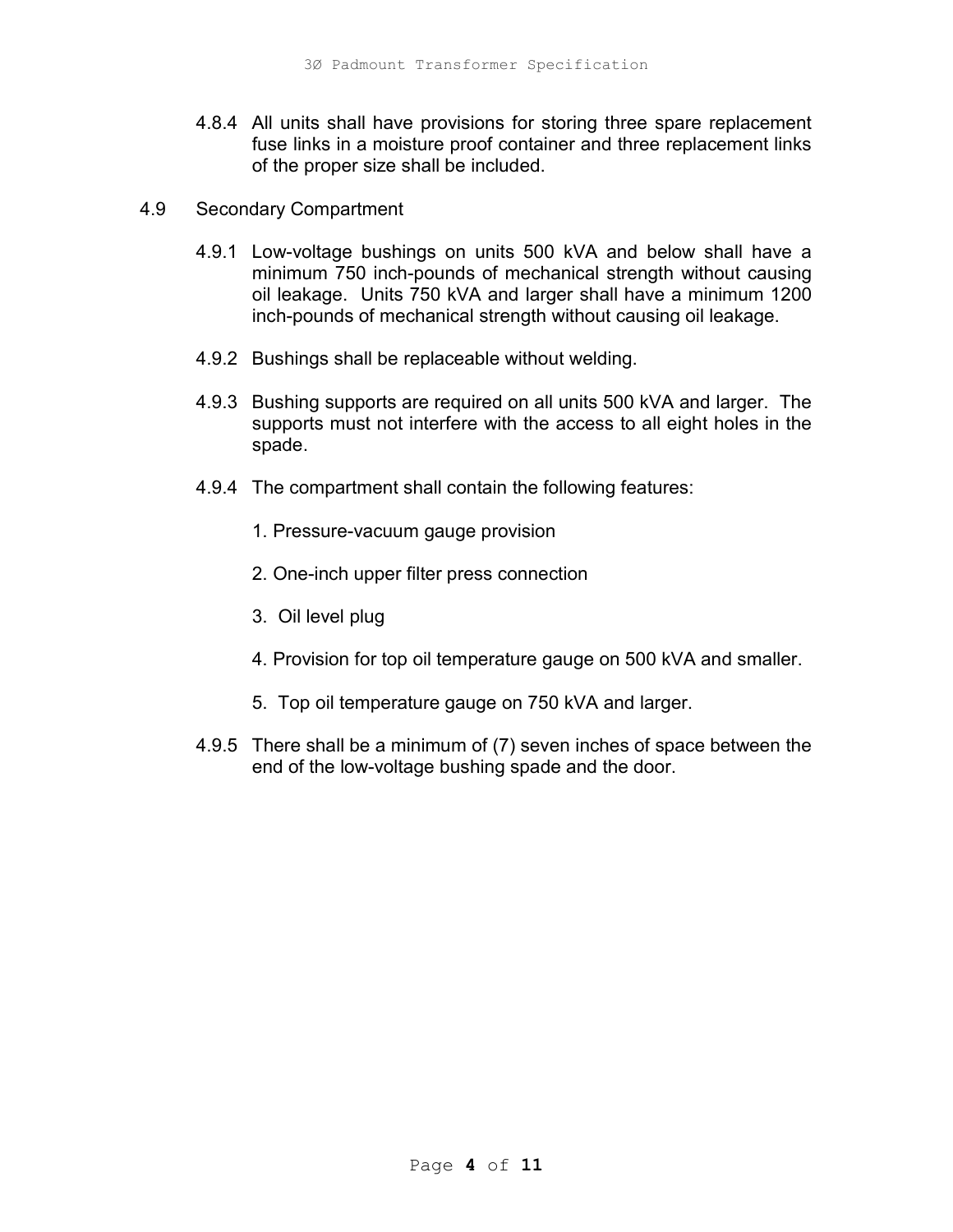## 4.10 Accessory Equipment

 Accessory equipment covered in this standard shall be as given in the table below:

|                                                                    | 75-500<br><b>kVA</b> | 750-1500<br><b>kVA</b> |
|--------------------------------------------------------------------|----------------------|------------------------|
| Tap changer handle in high-voltage compartment                     | X                    |                        |
| Instruction nameplate inside low-voltage portion of<br>compartment | X                    |                        |
| 1-inch drain valve with built-in sampling device                   | X                    |                        |
| 1-inch drain plug                                                  |                      |                        |
| 1-inch upper filter press and filling plug (or cap)                |                      |                        |

# ACCESSORY EQUIPMENT

4.11 Terminal designations shall be as defined in IEEE C57.12.70.

4.12 If a welded main cover construction is provided, access to internal connections and for test purposes shall be provided by two handholes. If a bolted-on tank cover is provided, no handholes are required. All requirements of IEEE C57.12.28 shall be met.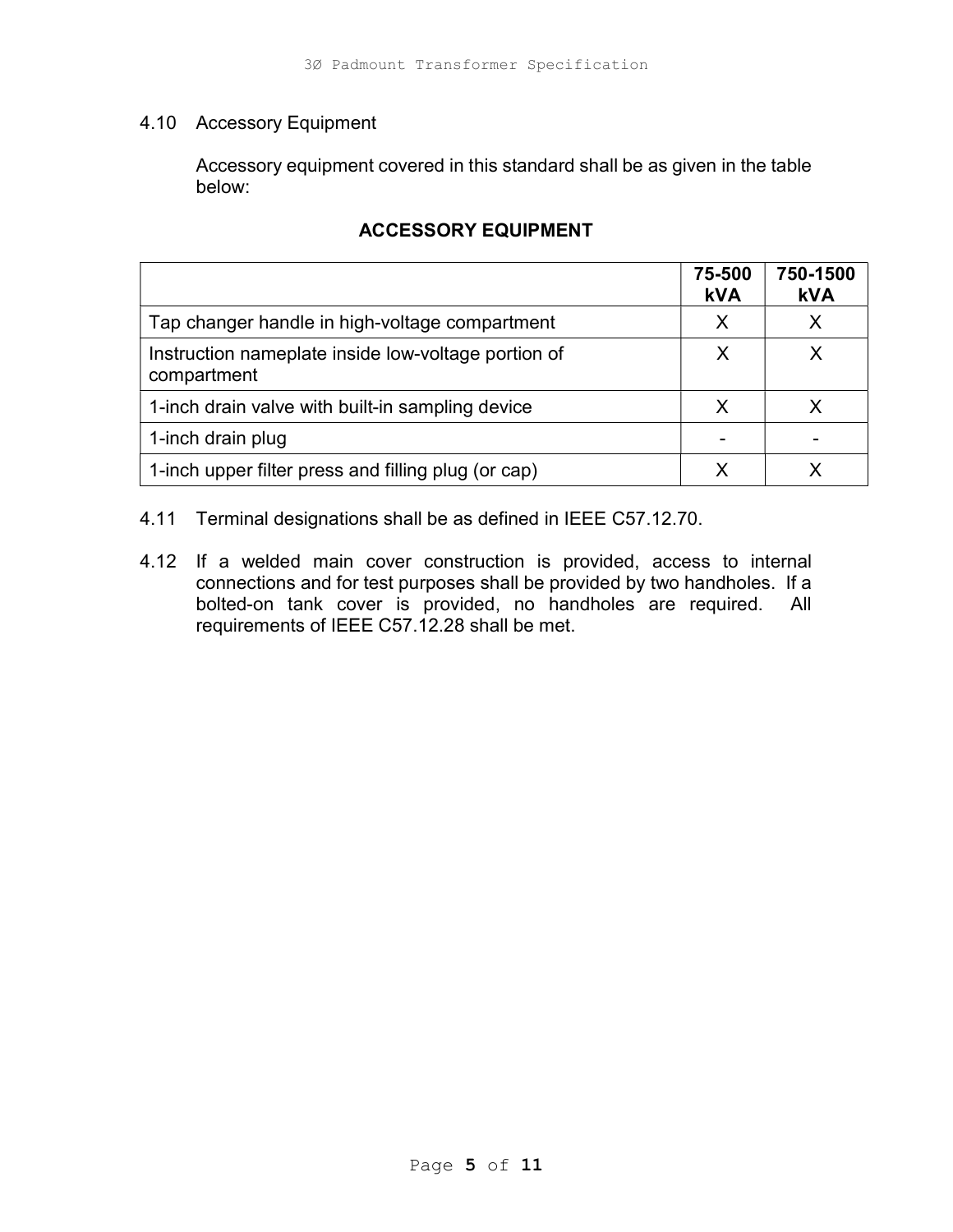#### 5.0 Maximum Secondary Short-Circuit Current

5.1 The maximum values of symmetrical short circuit current shall not exceed those shown on the chart below. These values are based upon an infinite short circuit source at the high-voltage bushings.

## SHORT CIRCUIT CHART

## MAXIMUM SHORT CIRCUIT CURRENTS (In symmetrical kA-Three Phase)

|                  | 3Ø Padmount Transformer Specification    |              |                                 |              |                                                                                                                                    |  |
|------------------|------------------------------------------|--------------|---------------------------------|--------------|------------------------------------------------------------------------------------------------------------------------------------|--|
|                  |                                          |              |                                 |              |                                                                                                                                    |  |
|                  | n Secondary Short-Circuit Current        |              |                                 |              |                                                                                                                                    |  |
|                  |                                          |              |                                 |              | mum values of symmetrical short circuit current shall not exceed<br>wn on the chart below. These values are based upon an infinite |  |
|                  | uit source at the high-voltage bushings. |              |                                 |              |                                                                                                                                    |  |
|                  |                                          |              |                                 |              |                                                                                                                                    |  |
|                  |                                          |              | <b>SHORT CIRCUIT CHART</b>      |              |                                                                                                                                    |  |
|                  | <b>MAXIMUM SHORT CIRCUIT CURRENTS</b>    |              |                                 |              |                                                                                                                                    |  |
|                  |                                          |              | (In symmetrical kA-Three Phase) |              |                                                                                                                                    |  |
|                  |                                          |              |                                 |              |                                                                                                                                    |  |
|                  |                                          |              |                                 |              |                                                                                                                                    |  |
| <b>kVA</b>       | 208Y/120                                 | Min % $Z$    | 480Y/277                        | Min $%Z$     |                                                                                                                                    |  |
| 75               | 10                                       | 2.08         | 14                              | 0.64         |                                                                                                                                    |  |
| 150              | 22                                       | 1.89         | 14                              | 1.23         |                                                                                                                                    |  |
| 300<br>500       | 42<br>65                                 | 1.98<br>2.14 | 25<br>30                        | 1.44<br>2.01 |                                                                                                                                    |  |
| 750              | 65                                       | 3.20         | 30                              | 3.01         |                                                                                                                                    |  |
| 1000             | 85                                       | 3.27         | 50                              | 2.41         |                                                                                                                                    |  |
| 1500             |                                          |              | 50                              | 3.61         |                                                                                                                                    |  |
| 2000             |                                          |              | 50                              | 4.81         |                                                                                                                                    |  |
| 2500             |                                          |              | 55                              | 5.46         |                                                                                                                                    |  |
| <b>uirements</b> |                                          |              |                                 |              |                                                                                                                                    |  |

#### 6.0 Fuse Requirements

- 6.1 All units 1500 kVA and smaller shall be equipped with only RTE/Cooper/Eaton flapper-valve Bay-O-Nets with 4000 series fuses and shall be equipped with either RTE/Cooper/Eaton series 300 isolation links or Howard Industries isolation links. No other manufacturer is approved.
- 6.2 2000 and 2500 kVA units shall be provided only with RTE/Cooper/Eaton High Ampere Overload Bay-O-Net load sensing fuses in series with only RTE/Cooper/Eaton ELSP current-limiting backup fuses. All Bay-O-Nets will be equipped with flapper-valves. The Bay-O-Net will have silver-plated contacts. No other manufacturer is approved.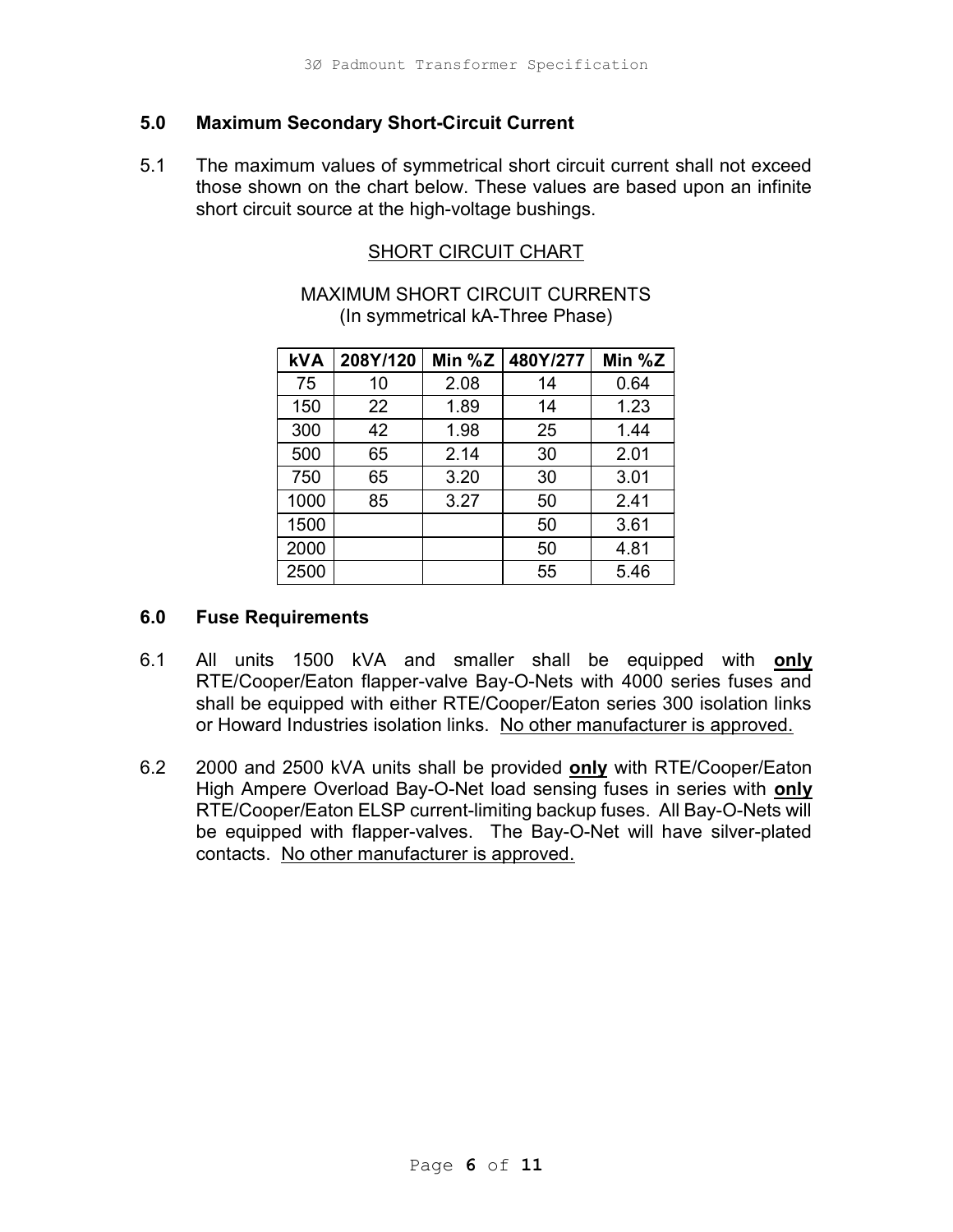6.3 Each Bay-O-Net shall have a drip shield below it to prevent oil from dripping onto elbow terminators and cables. The Bay-O-Nets shall be located so that they are readily removable with hotsticks without removing bolted-on parts.

| <b>kVA</b> | <b>Primary Fuse</b>    | <b>Isolation Link</b>         |
|------------|------------------------|-------------------------------|
| 75         | Cooper 4000358C05      | Cooper 3001861A02             |
|            |                        | Howard 0066-002812-812        |
| 150        | Cooper 4000358C08      | Cooper 3001861A03             |
|            |                        | Howard 0066-002812-813        |
| 300        | Cooper 4000358C10      | Cooper 3001861A05             |
|            |                        | Howard 0066-002812-815        |
| 500        | Cooper 4000358C12      | Cooper 3001861A06             |
|            |                        | Howard 0066-002812-816        |
| 750        | Cooper 4000358C12      | Cooper 3001861A06             |
|            |                        | Howard 0066-002812-816        |
| 1000       | Cooper 4000358C14      | Cooper 3001861A07             |
|            |                        | Howard 0066-002812-817        |
| 1500       | Cooper 4000353C17      | Cooper 3001861A05             |
|            |                        | Howard 0066-002812-815        |
|            | <b>Load Sensing</b>    | <b>ELSP Current</b>           |
| <b>kVA</b> | <b>Fuse Element</b>    | <b>Limiting Fuse Elements</b> |
| 2000       | Cooper<br>4038361CO5CB | Cooper CBUC08250D100          |
| 2500       | Cooper<br>4038361CO5CB | Cooper CBUC08250D100          |

Only the fuses listed above are allowed. No substitutions of other brands of fuses are permitted.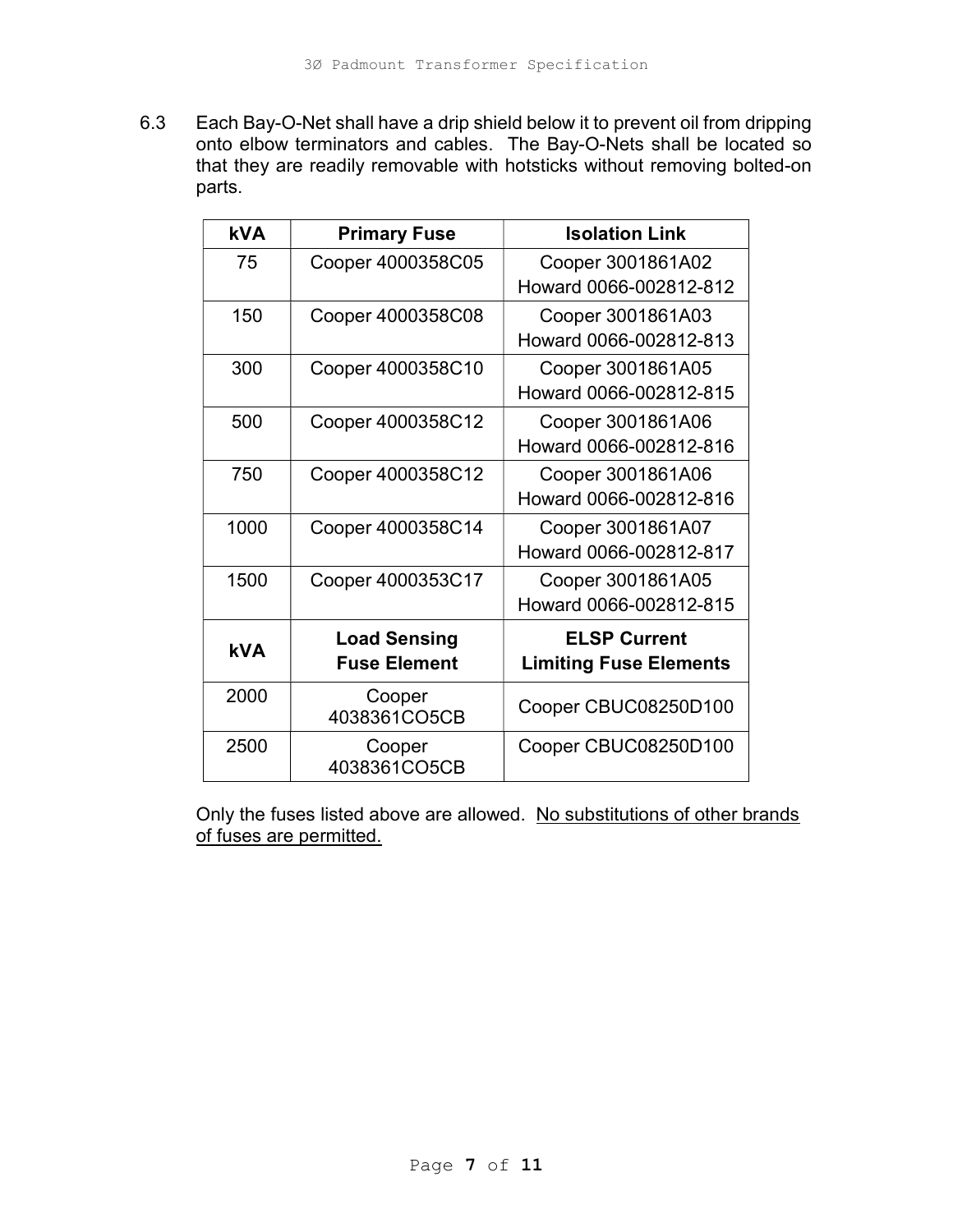### 7. 0 Maximum Losses

7.1 Losses shall not exceed the values shown in the following table. No-load (core) and load (copper) losses shall be independent of each other. No combining or averaging is acceptable.

| <b>ises</b><br>ot exceed the values shown in the following table. | D Padmount Transformer Specification                                                     |                       |                         |         |
|-------------------------------------------------------------------|------------------------------------------------------------------------------------------|-----------------------|-------------------------|---------|
|                                                                   |                                                                                          |                       |                         |         |
|                                                                   |                                                                                          |                       |                         |         |
|                                                                   |                                                                                          |                       |                         |         |
|                                                                   |                                                                                          |                       |                         |         |
|                                                                   |                                                                                          |                       |                         |         |
|                                                                   | and load (copper) losses shall be independent of                                         |                       |                         |         |
|                                                                   | o combining or averaging is acceptable.                                                  |                       |                         |         |
|                                                                   |                                                                                          |                       | 3Ø Padmount Transformer |         |
|                                                                   |                                                                                          | <b>Maximum Losses</b> |                         |         |
|                                                                   |                                                                                          | 208Y/120 Volts        | 480Y/277 Volts          |         |
|                                                                   | No-load                                                                                  | Load                  | No-load                 | Load    |
| <b>kVA</b>                                                        | (watts)                                                                                  | (watts)               | (watts)                 | (watts) |
|                                                                   |                                                                                          |                       | 260                     | 670     |
| 75                                                                | 255                                                                                      | 665                   |                         |         |
| 150                                                               | 420                                                                                      | 1200                  | 420                     | 940     |
| 300                                                               | 645                                                                                      | 2025                  | 720                     | 1890    |
| 500                                                               | 870                                                                                      | 3395                  | 865                     | 2410    |
| 750                                                               | 950                                                                                      | 6100                  | 975                     | 4545    |
| 1000                                                              | 1300                                                                                     | 6995                  | 1100                    | 6300    |
| 1500                                                              |                                                                                          |                       | 2000                    | 8590    |
| 2000                                                              |                                                                                          |                       | 2600                    | 12,000  |
| 2500                                                              | $\frac{1}{2}$ calculated at 20 $^{\circ}$ C and load losses at 85 $^{\circ}$ C. All loss |                       | 3000                    | 14,000  |

# 3Ø Padmount Transformer

 No-load losses calculated at 20° C and load losses at 85° C. All loss values are based upon the maximum values from bid data for 1990 through 2005.

- 7.2 CPU does not specify efficiencies. It is expected that the transformer manufacturer will meet whatever the current DOE efficiencies are without exceeding the maximum losses as outlined in this section
- 7.3 Transformers Bought by Contractors
	- 7.3.1 Certified loss data on all transformers will be required from contractors during the installation inspection for review and approval before the facility will be accepted and energized.
	- 7.3.2 Transformers which exceed maximum losses for each kVA as outlined in the table above will be subject to loss dollar penalties on losses over the maximum. Cost of losses will be \$4,277/kW no load (core) and \$2,309/kW load (copper) for 3Ø units.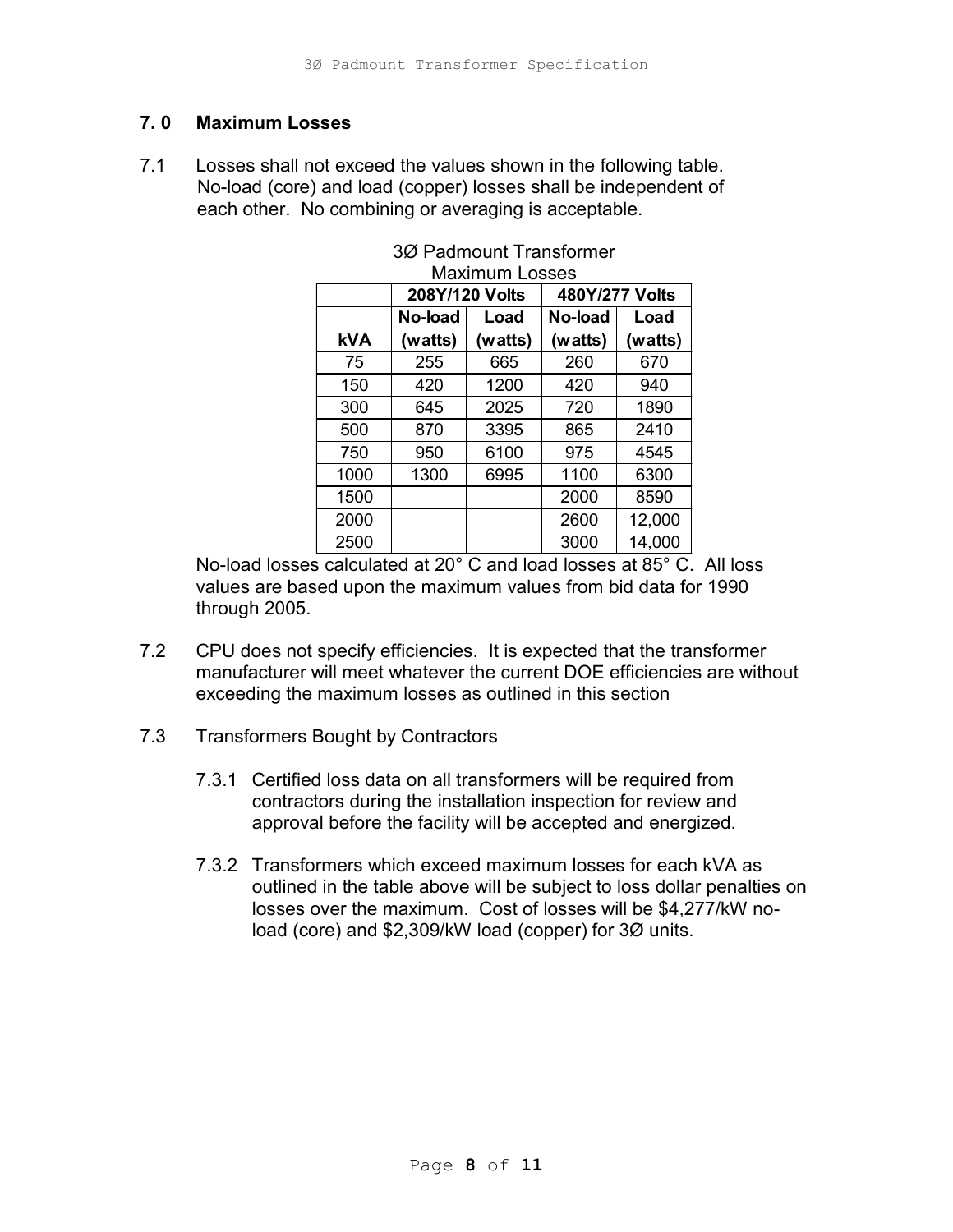#### 7.4 Transformers Purchased by Clark Public Utilities

 7.4.1 Clark Public Utilities will evaluate losses on all bids and quotes. However, all designs must **not** exceed the maximum losses in the table above. Certified loss data on all transformers will be required for each shipment of transformers. Transformers which exceed the design losses quoted will be subject to loss dollar penalties. Cost of losses will be \$4,277/kW no-load (core) and \$2,309/kW load (copper) for 3Ø units.

#### 8.0 Nameplate and Barcoding

- 8.1 The nameplate shall contain the information specified in Section 5.12 of IEEE C57.12.00 nameplate A for 500 kVA and below; nameplate C for 750 kVA and above. In addition to the requirements of Section 5.12, the following items will be added:
	- 1. The high-voltage BIL shall be included in nameplate A.
	- 2. Nameplates A and C will show total weight and gallons of oil.
	- 3. Nameplates A and C will show the maximum short circuit current. It shall be shown as "Max.L.V. 3 phase ISC=XXXX" where "XXXX" is the actual maximum Isc.
	- 4. Identification of terminal connections.
- 8.2 Each nameplate shall have a permanent barcode as outlined in IEEE C57.12.35 Section 4.2.

#### 9.0 Shipping Pallets

- 9.1 All shipping pallets shall have the following general requirements:
	- 9.1.1 The minimum clearance for lift truck forks shall be 3 inches.
	- 9.1.2 Two-way access is acceptable. Four-way access is preferred.
	- 9.1.3 Pallet strength and design shall be adequate to contain the load for which it is intended.
	- 9.1.4 Materials or equipment shall be secured to pallets with suitable bands, bolts, screws, or nails.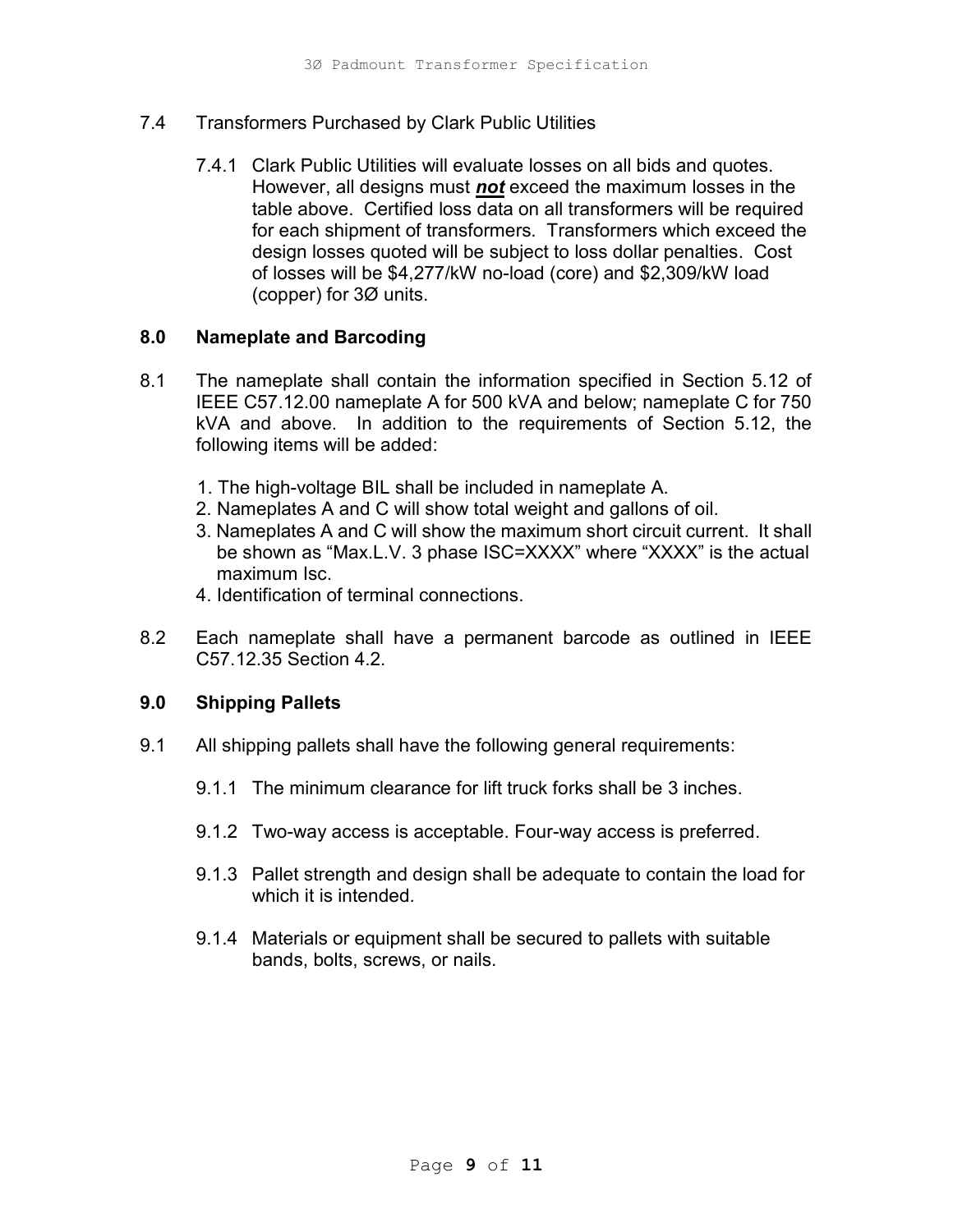- 9.2 Returnable Shipping Pallets
	- 9.2.1 Returnable shipping pallets shall be adequately marked to identify the owner and return location.
	- 9.2.2 No environmentally harmful substance shall leach from or be abradable from the pallets.
- 9.3 Non-Returnable Shipping Pallets
	- 9.3.1 Non-returnable shipping pallets shall be biodegradable.
	- 9.3.2 Non-returnable shipping pallets shall be made with natural wood, dimensional lumber, and metal nails, screws, or bolts.
	- 9.3.3 No adhesive or non-metal fastening will be permitted.
	- 9.3.4 No paint is allowed.
	- 9.3.5 No composite materials such as, but not limited to, plywood, particle board, flake board, or paper products are acceptable.
	- 9.3.6 No plastics are acceptable.
- 9.4 It shall be the responsibility of the vendor to deliver all transformers free from mechanical or electrical damage and/or damage to the paint system.

#### 10.0 ANSI Z535 Safety Signs

Clark Public Utilities will provide its own custom "danger" and "warning" signs which will be placed on the transformers in the Clark Public Utilities' warehouse once they are received. The transformer manufacturer does not need to provide these signs.